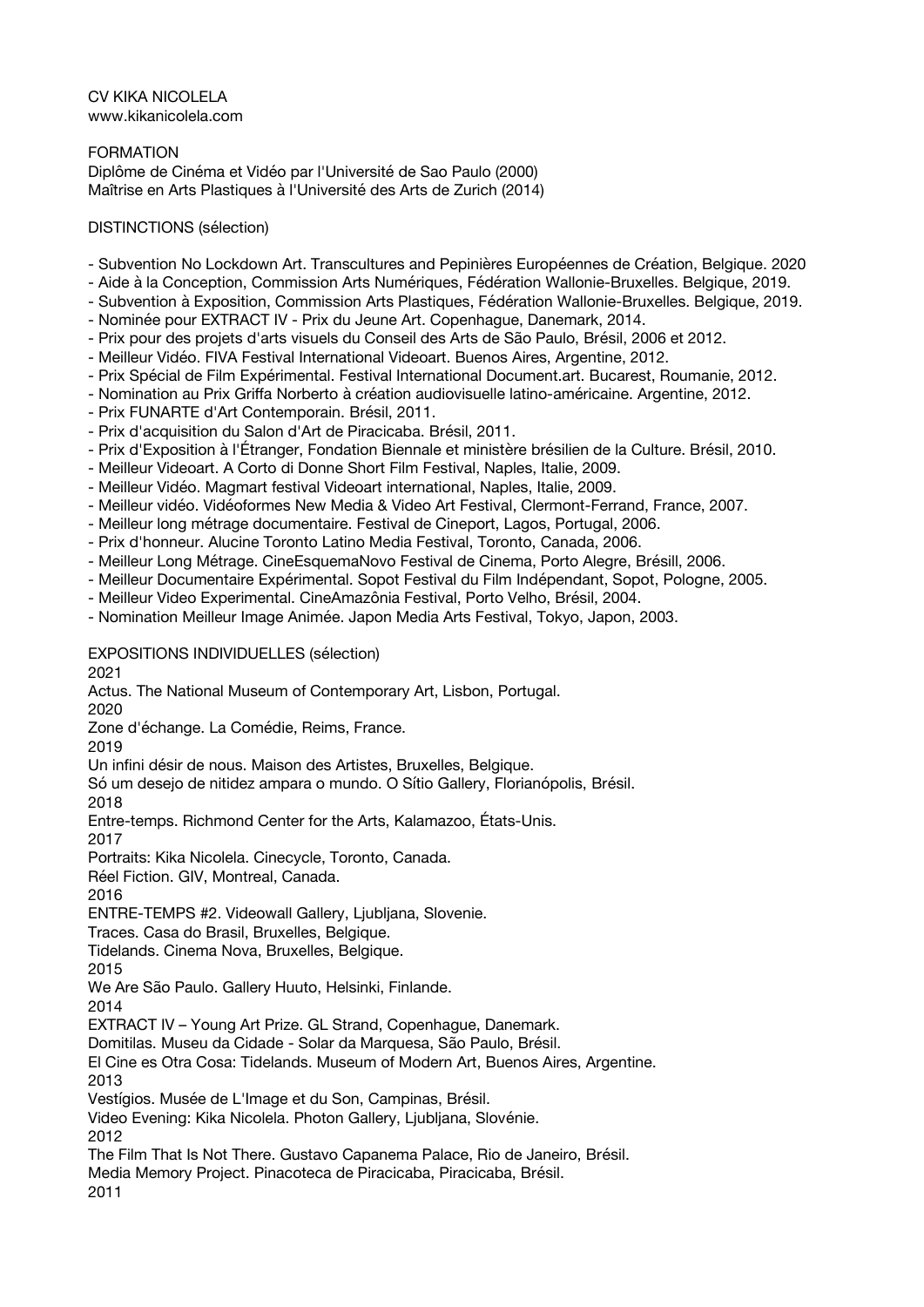The Film That Is Not There. Rote Fabrik, Zurique, Suisse. Kika Nicolela: Selected Videos. Objectifs, Singapour. 2010 Tidelands. MIS - Musée de L'Image et du Son, São Paulo, Brésil. Actus. Centro Universitário Maria Antônia, São Paulo, Brésil. Cinema de Artista: Kika Nicolela. Museum of Modern Art, Salvador, Brésil. Kika Nicolela. Atrium Gallery, Western Michigan University, Kalamazoo, États-Unis. 2009 Kika Nicolela | selected videos and photos. 16mm Café & Screening Room, Londres, Royaume-Uni. Distant Affinities. Titanik Gallery, Turku, Finlande. 2007 Kika Nicolela Retrospective. Espaço Unibanco de Cinema, São Paulo, Brésil. Kika Nicolela Retrospective. Film Klub Póznan, Pologne. Windmaker. Sesc Vila Mariana, São Paulo, Brésil. 2006 A Arte de Kika Nicolela. Arte Sesc Flamengo, Rio de Janeiro, Brésil. Face a Face. Centro Cultural São Paulo, São Paulo, Brésil. 2005 Nós. MIS Musée de L'Image et du Son, São Paulo, Brésil. 2004 Flux. Capela do Morumbi, São Paulo, Brésil. EXPOSITIONS COLLECTIVES (sélection) 2021 Biennale NOVA\_XX (online). Centre Wallonie-Bruxelles, Paris, France. All We Need Is Love. Online and Kunstraum Walcheturm, Zurique, Suisse. 2020 Fiction Territoriale. Pointculture, Bruxelles, Belgique. Digital Icons. Mill museum, La Louvière, Belgique. City Sonic. Hôtel de Ville, Wavre, Belgique. 2019 Do not interrupt your activity. La Générale, Paris, France. Proyector. Cruce, Madrid, Spain. La Magnifique Avant-Garde. Centre Nationale de Création Musicale, Reims, France. Videoformes. Clermont-Ferrand, France. 2018 Wunderground. Verbeke Foundation, Ghent, Belgique. Digital Contemplation. Villers Abbey, Villers, Belgique. Exquisite Corpse Video Project. Clinic Gallery, Tokyo, Japan. 2017 Terre D'Accueil. Musée Juif, Bruxelles, Belgique. Golem. Musée d'Art et d'histoire du Judaïsme, Paris, France. Transgender, Gender and Psychoanalysis. Draper Hall, Londres, UK. Sex in the City. Les Halles St-Géry, Bruxelles. 2016 Fernelmont Contemporary Art Festival. Château de Fernelmont, Belgique. 2015 Memory Leak: Views From Between Archiving and Memory. La Capella, Barcelona, Espagne. 2014 Master Fine Arts Degree Show. Shedhalle, Zurique, Suisse. Adventures in the Other Screen Trade. Spike Island, Bristol, Royaume-Uni. IT Moves. Art Temple 1:85, Ambjörnarp, Suède. 2013 An Infinity. Atopia, Oslo, Norvège. Kika Nicolela and Thomas Israël. Summerhall, Edinburgh, Ecosse. Red, Green, Blue ≠ White. Blackwood Gallery, Toronto, Canada. Playschool. Kunsthof, Zurique, Suisse. Traversées : entre villes et déserts. Redbrick Warehouse, Yokohama, Japon. Videoakt International Videoart Biennial. Institut Français, Barcelona, Espagne. Selected videos by FIVA. MAC Museo de Arte Contemporaneo, Santa Fe, Argentine.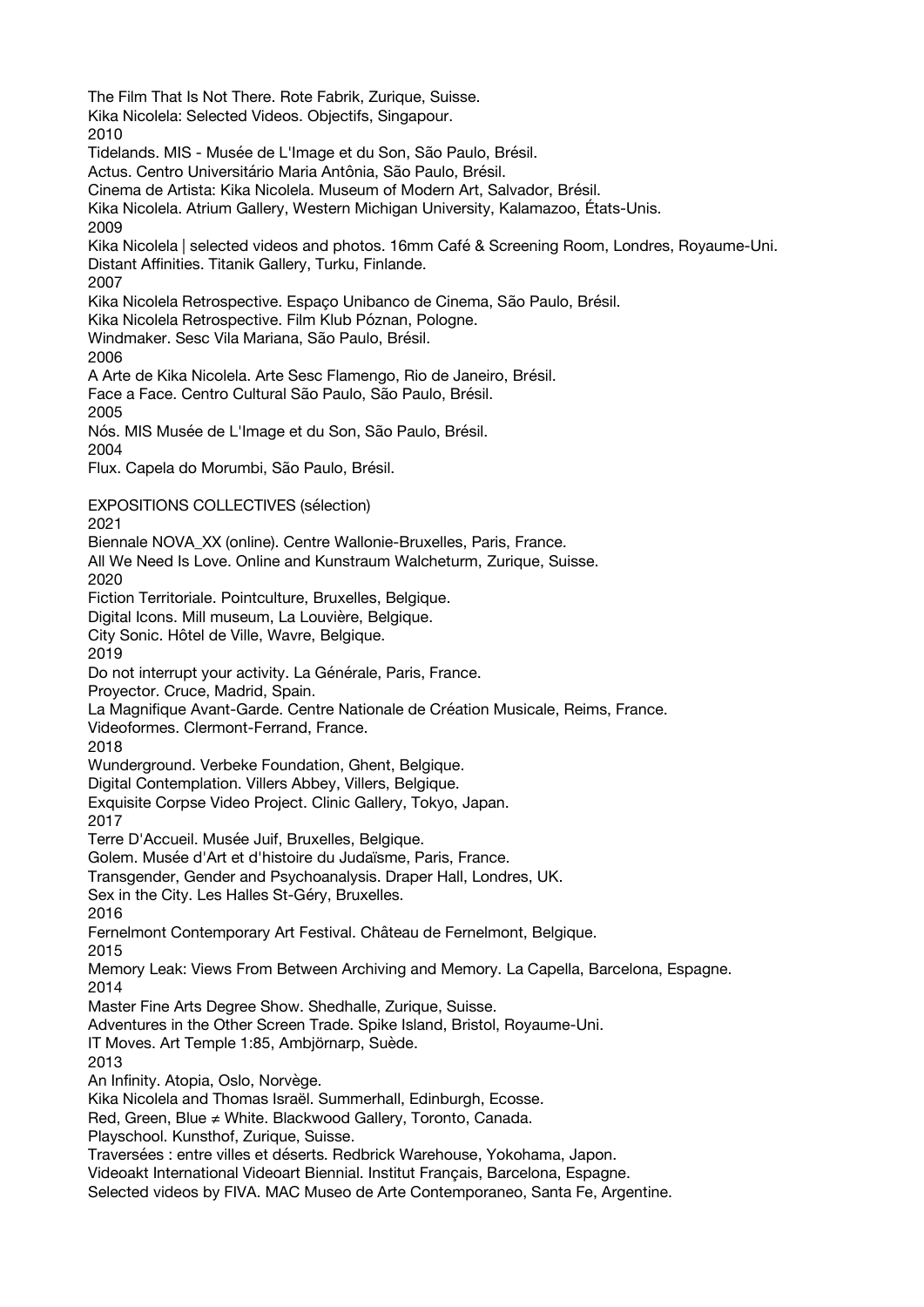2012 Biennale of Moving Image. Buenos Aires, Argentine. V. Velan Gallery for Contemporary Art. Turin, Italie. Male / Female. Musée Oscar Niemeyer, Curitiba, Brésil. Movement. Vetlanda Museum, Vetlanda, Suède. Manipulated Image. Torrance Art Museum, Los Angeles, États-Unis. 2011 Ventosul, Biennale de Curitiba. Curitiba, Brésil. Biennale of Mercosul. Porto Alegre, Brésil. Around the World in 80 Hours. LOOP, Seoul, Corée du Sud. L'Oeil Sur les Rues. Parc de La Vilette, Paris, France. Facing the Artwork. Werkleitz Centre for Media Art, Halle, Alemagne. A Century of Artists' Films. Theatr Mwldan, Cardigan, Royaume-Uni. Extranatureza. SP Arte, Bienal building, São Paulo, Brésil. 6 Billion Others. MASP São Paulo Art Museum, São Paulo, Brésil. Exquisite Corpse Video Project Vol.3. Musée d'Art Moderne, Buenos Aires, Argentine. Contextual Face. Kharkov City Art Gallery, Kharkov, Ukraine. What on Your Mind? The World Bank, Washington, États-Unis. 2010 Highlights from the Cologne KunstFilmBiennale in Berlin. KW Institute for Contemporary Art, Berlin, Alemagne. Exquisite Corpse Video Project Volume 2. Gallerie Carla Magna, Paris, France. Island. Gyeonggi Creation Center, Ansan, Corée du Sud. Rain of Down. Pärnu Artmuseum's Linnagalerii, Pärnu, Estonie. Rain of Down. Tampere Culturehouse Telakka, Tampere, Finlande. 10 Years of Alternative Media. Seoul Art Space Seogyo, Seoul, Corée du Sud. FILE Electronic Language International Festival. Centro Cultural FIESP, São Paulo, Brésil. This is Uncomfortable: Relational Dissonance in Recent Video. Gallery TPW, Toronto, Canada. Living Spaces. Maktab Anbar, Damascus, Syrie. RED: The Gendered Color in Frames. Photon Gallery, Ljubljana, Slovénie. Wonderland: ações e paradoxos. Centre Culturel São Paulo, São Paulo, Brésil. 2009 Kunst Film Biennale. Museum Ludwig, Cologne, Alemagne. New Filmmakers Series. Randall Scott Gallery, New York, États-Unis. 2008 Loop Diverse. Galeria Dels Àngels, Barcelona, Espagne. 2007 MIX. 3LD Art & Technology Center, New York, États-Unis 2006 Situ/Ação Aspectos do Documentário Contemporâneo. Galeria Vermelho, São Paulo, Brésil. 2005 Kunst Film Biennale, Cologne, Alemagne. Rencontres Internationales Paris/Berlin de Nouveau Cinéma. Centre Culturel Suedois, Paris, France. 2004 Japan Media Arts Festival. Tokyo, Japon. 2003 Biennale of Video and New Media. Santiago, Chili. **RÉSIDENCES ARTISTIQUES (sélection)** 2021 Villa Empain. Bruxelles, Belgique. 2020 Césaré – Centre National de Création Musicale. Reims, France. 2019 Calce Culture Contemporaine. Calce, France.

2018

Maison des Artistes. Bruxelles, Belgique.

Centre de Création O Vertigo, Joliette, Canada.

2016

Studio 8. Séné, France. 2013